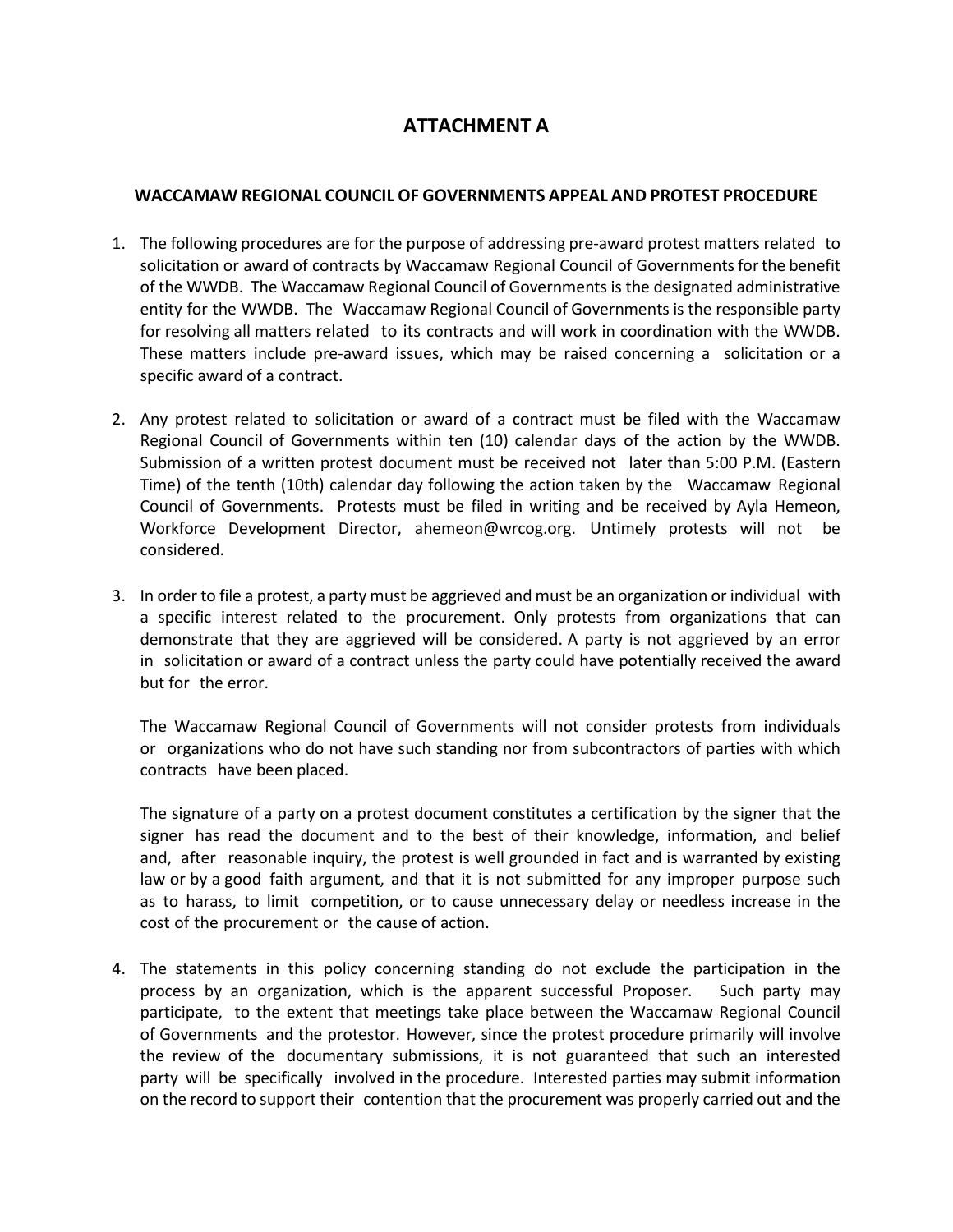contract award is valid.

- 5. Protests must be in writing and must state or include the following (general inquiries and other characterizations will not be treated as protest documents):
	- 1. the document constitutes a protest;
	- 2. specific issues that the protestor believes must be considered; and that a specific remedy, stated therein, is requested; and
	- 3. specific remedy that is requested.

Additional information in the form of documentary evidence may be submitted as part of the submission. However, all information must be included by the deadline for submission of protests. No additional opportunity to embellish or otherwise expand the information to be reviewed will be accepted.

- 6. Upon receipt of the protest documents, the WWDB RFP Committee and the appropriate officials of the Waccamaw Regional Council of Governments (which may include staff and/or WWDB members) will expeditiously review the documents. No hearing will be granted unless, in the view of the Waccamaw Regional Council of Governments, such hearing would substantially clarify the circumstances surrounding the protest. If a hearing is granted, it will be conducted at the offices of the Waccamaw Regional Council of Governments and a taped record will be made. The protester may be represented by counsel, but the responsible party of the protesting organization (the person signing the protest) must be present at all times at such meeting.
- 7. Upon receipt of a qualified protest, the Waccamaw Regional Council of Governments will engage in an administrative stay with respect to all procurement activity and contract implementation affected by the protested procurement. Accordingly, if a contract award has not occurred, the Waccamaw Regional Council of Governments and the WWDB will not proceed with the award until a decision concerning the protest has been reached. If a contract has been placed, the Waccamaw Regional Council of Governments may instruct the apparent successful contractor to suspend performance, pending the issuance of a decision in the matter.
- 8. The remedies developed in response to a protest will be at the discretion of the Waccamaw Regional Council of Governments in coordination with the WWDB. It should be recognized that the placement of contracts by the Waccamaw Regional Council of Governments is generally for the provision of designated services and disruption of the process has the potential for placing at risk vulnerable members of the population living within the Waccamaw region. Accordingly, cancellation of contracts and re-procurement will only be considered in extreme circumstances.
- 9. Decisions of the Waccamaw Regional Council of Governments will be issued in writing within thirty (30) calendar days of the receipt of a protest. In accordance with applicable Federal and State regulations affecting the administration of programs administered by the Waccamaw Regional Council of Governments, the decision of the Waccamaw Regional Council of Governments is final.